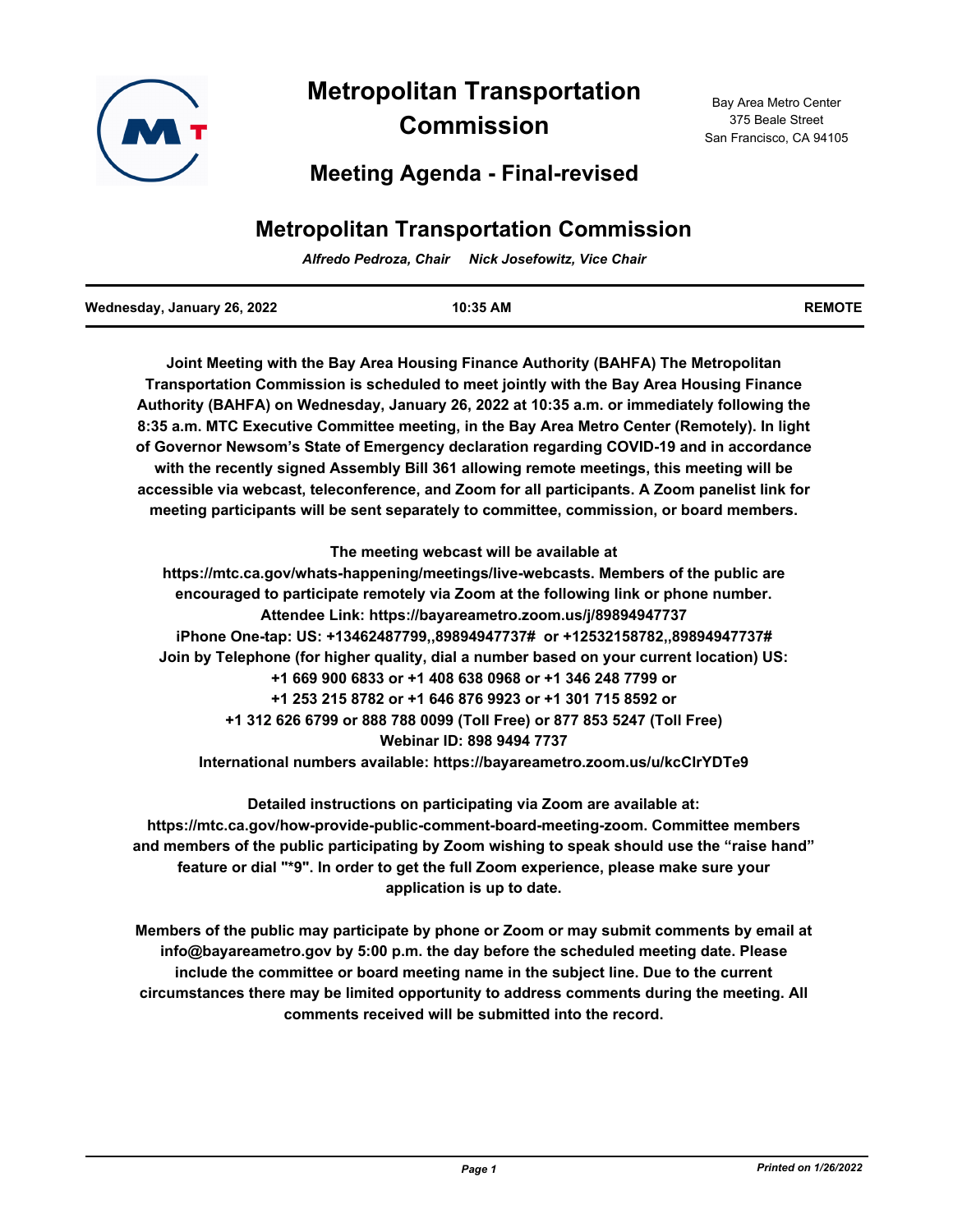#### **Commission / BAHFA Roster:**

**Alfredo Pedroza (Chair), Nick Josefowitz (Vice Chair), Margaret Abe-Koga, Eddie Ahn, David Canepa, Cindy Chavez, Damon Connolly, Carol Dutra-Vernaci, Dina El-Tawansy\*, Victoria Fleming, Dorene M. Giacopini\*, Federal D. Glover, Sam Liccardo, Nate Miley, Gina Papan, David Rabbitt, Hillary Ronen, Libby Schaaf, James P. Spering, Amy R. Worth \*Non-Voting Members**

**1. Call to Order / Roll Call / Confirm Quorum**

*A quorum of this Commission and BAHFA shall be a majority of its voting members (10).*

### **2. Pledge of Allegiance / Acknowledgement of the Flag**

#### **3. Compensation Announcement (Clerk)**

#### **4. Joint MTC and BAHFA Consent Calendar:**

MTC Resolution No. 4501, and BAHFA Resolution No. 6 - Providing for Remote Meetings Pursuant to Assembly Bill 361 **4a.** [22-0038](http://mtc.legistar.com/gateway.aspx?m=l&id=/matter.aspx?key=23297) Commission Approval, and *Action:*

BAHFA Approval

[4a - 22-0038 - MTC-Reso-4501 - AB 361.pdf](http://mtc.legistar.com/gateway.aspx?M=F&ID=829402c2-b5ae-408b-a052-ec565820ba1a.pdf) [4a - 22-0038 - BAHFA-Reso-6 - AB 361.pdf](http://mtc.legistar.com/gateway.aspx?M=F&ID=5f8679d7-e4de-43d1-8a53-59a869997905.pdf) *Attachments:*

**5. Public Comment / Other Business**

#### **6. Adjourn Bay Area Housing Finance Authority and Continue with MTC Agenda**

#### **7. Chair's Report (Pedroza)**

| 7a. | 22-0047             | MTC Resolution No. 4503 - Resolution of Appreciation for Bob Alvarado<br>on the occasion of his retirement. |
|-----|---------------------|-------------------------------------------------------------------------------------------------------------|
|     | <b>Action:</b>      | <b>Commission Approval</b>                                                                                  |
|     | <b>Attachments:</b> | 7a - 22-0047 - MTC Reso 4503 - Reso of Appreciation - Bob Alvarado.pdf                                      |
| 7b. | 21-1581             | Approval of Executive Director's Salary Increase                                                            |
|     | <b>Action:</b>      | <b>Commission Approval</b>                                                                                  |
| 7c. | 22-0212             | Approval of General Counsel's Salary Increase                                                               |
|     | <b>Action:</b>      | <b>Commission Approval</b>                                                                                  |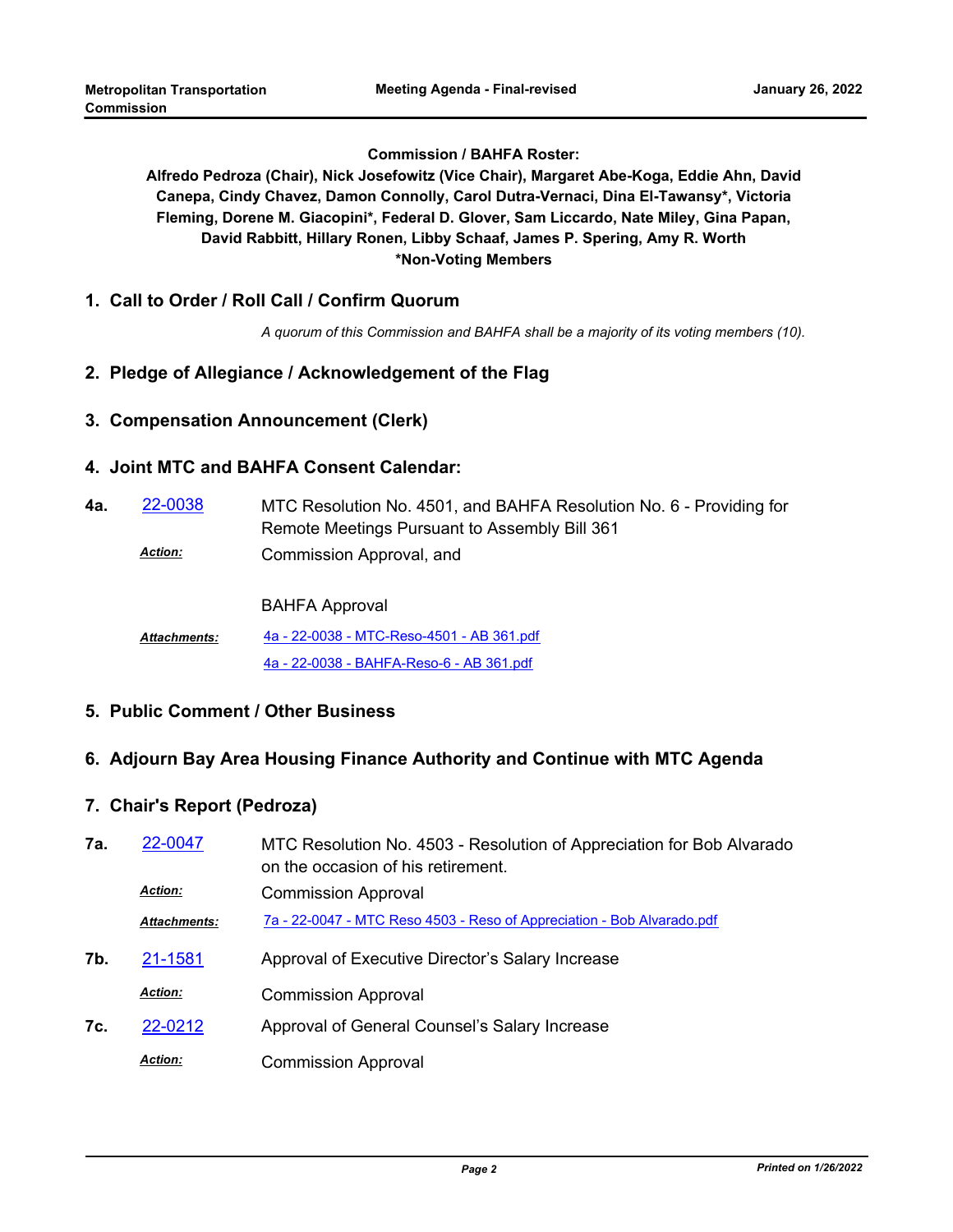# **8. Policy Advisory Council Report (Randi Kinman)**

## **9. Executive Director's Report (McMillan)**

| 22-0039             | <b>Executive Director's Report</b>            |
|---------------------|-----------------------------------------------|
| <b>Action:</b>      | Information                                   |
| <b>Attachments:</b> | 9 - 22-0039 - ED Report- MTC January 2022.pdf |

## **10. Commissioner Comments**

#### **11. Consent Calendar:**

| 11a. | 22-0040             | Minutes of the December 15, 2021 meeting            |
|------|---------------------|-----------------------------------------------------|
|      | <b>Action:</b>      | <b>Commission Approval</b>                          |
|      | <b>Attachments:</b> | 11a - 22-0040 - Dec 15 Draft Commission Minutes.pdf |

# *Programming and Allocations Committee*

| 11b. | 21-1636             | MTC Resolution No. 4202, Revised. Revisions to the One Bay Area Grant<br>program (OBAG 2), including programming \$12 million within the Regional<br>Active Operations Management program and \$750,000 within the Safe &<br>Seamless Mobility Quick-Strike program. |
|------|---------------------|----------------------------------------------------------------------------------------------------------------------------------------------------------------------------------------------------------------------------------------------------------------------|
|      | <b>Action:</b>      | <b>Commission Approval</b>                                                                                                                                                                                                                                           |
|      | <b>Attachments:</b> | 11b - 21-1636 - Reso 4202 - OBAG2 Revisions - Quick Strike.pdf                                                                                                                                                                                                       |
| 11c. | 21-1641             | MTC Resolution No. 4412, Revised. Regional Measure 3 (RM3) Letter of<br>No Prejudice to the Solano Transportation Authority for the I-80/680/SR-12<br>Interchange Project.                                                                                           |
|      | <b>Action:</b>      | <b>Commission Approval</b>                                                                                                                                                                                                                                           |
|      | <b>Attachments:</b> | 11c - 21-1641 - Reso 4412 - RM3 LONP Solano Transportation.pdf                                                                                                                                                                                                       |
| 11d. | 21-1639             | MTC Resolution No. 4461, Revised. FY2020-21 Section 5311 Rural Area<br>Formula Program Revisions.                                                                                                                                                                    |
|      | <b>Action:</b>      | <b>Commission Approval</b>                                                                                                                                                                                                                                           |
|      | <b>Attachments:</b> | 11d - 21-1639 - Reso 4461 - 5311 Revisions.pdf                                                                                                                                                                                                                       |
| 11e. | 21-1622             | MTC Resolution No. 4462, Revised. Updates the Regional STA Program<br>to add \$32,000 to support regional safety data acquisition.                                                                                                                                   |
|      | <b>Action:</b>      | <b>Commission Approval</b>                                                                                                                                                                                                                                           |
|      | <b>Attachments:</b> | 11e - 21-1622 - Reso 4462 - Regional STA Program.pdf                                                                                                                                                                                                                 |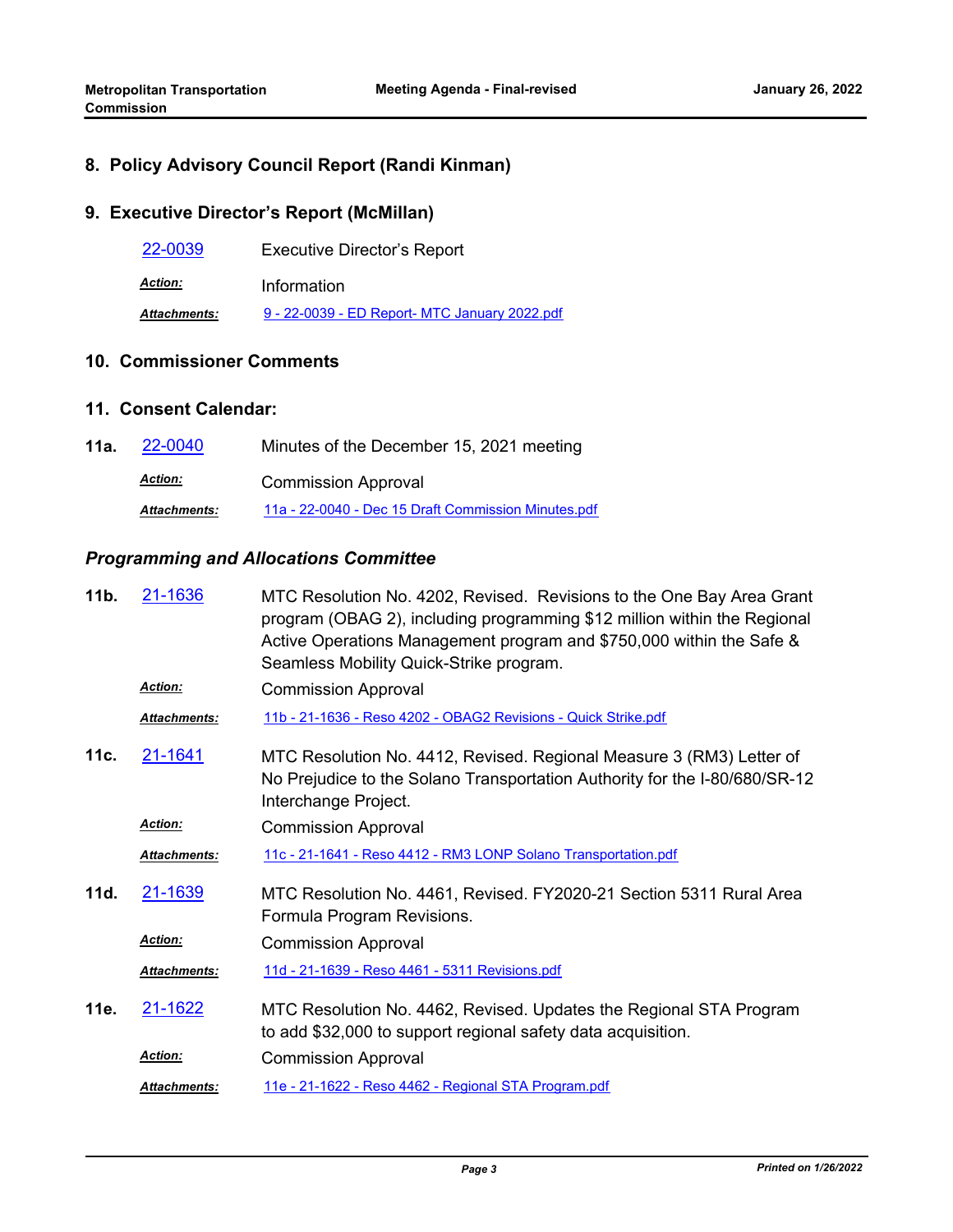| 11f. | 21-1623             | MTC Resolution No. 4463, Revised. Updates to the Regional Measure 2<br>(RM2) Marketing Program.       |
|------|---------------------|-------------------------------------------------------------------------------------------------------|
|      | <b>Action:</b>      | <b>Commission Approval</b>                                                                            |
|      | <b>Attachments:</b> | 11f - 21-1623 - Reso 4463 - RM2 Marketing Program Updates.pdf                                         |
| 11g. | 21-1618             | MTC Resolution No. 4475, Revised. 2021 Transportation Improvement<br>Program (TIP) Amendment 2021-14. |
|      | <b>Action:</b>      | <b>Commission Approval</b>                                                                            |
|      | <b>Attachments:</b> | 11g - 21-1618 - Reso 4475 - TIP Amendment 2021-14.pdf                                                 |

# **Committee Reports**

# **12. Programming and Allocations Committee (Rabbitt)**

| 12a. | 21-1637             | MTC Resolution No. 4505. One Bay Area Grant (OBAG 3) Framework.                                                                                                                                                                                                                                       |
|------|---------------------|-------------------------------------------------------------------------------------------------------------------------------------------------------------------------------------------------------------------------------------------------------------------------------------------------------|
|      |                     | Adoption of MTC Resolution No. 4505, the One Bay Area Grant (OBAG 3)<br>program framework, guiding the region's federal Surface Transportation<br>Block Grant Program/Congestion Mitigation Air Quality Improvement<br>Program (STP/CMAQ) funding for fiscal year (FY) 2022-23 through FY<br>2025-26. |
|      | <b>Action:</b>      | <b>Commission Approval</b>                                                                                                                                                                                                                                                                            |
|      | <b>Attachments:</b> | 12a - 21-1637 - OBAG3 Framework.pdf                                                                                                                                                                                                                                                                   |
|      |                     | 12a - 21-1637 - OBAG3 Framework - Presentation.pdf                                                                                                                                                                                                                                                    |
| 12b. | 21-1663             | MTC Resolution No. 4509. Caltrain Right-of-Way Repayment to<br>SamTrans.                                                                                                                                                                                                                              |
|      |                     | Adoption of MTC Resolution No. 4509 approving the mechanics, timing<br>and companion funding conditions for \$19.6 million repayment to<br>SamTrans to satisfy an outstanding commitment from 2007.                                                                                                   |
|      | <b>Action:</b>      | <b>Commission Approval</b>                                                                                                                                                                                                                                                                            |
|      | <b>Attachments:</b> | 12b - 21-1663 - Commission - Caltrain ROW Repayment.pdf                                                                                                                                                                                                                                               |
|      |                     | 12b - 21-1663 - Caltrain Electrification Update.pdf                                                                                                                                                                                                                                                   |
|      |                     | 12b - HANDOUT - Caltrain Governance Res 4509.pdf                                                                                                                                                                                                                                                      |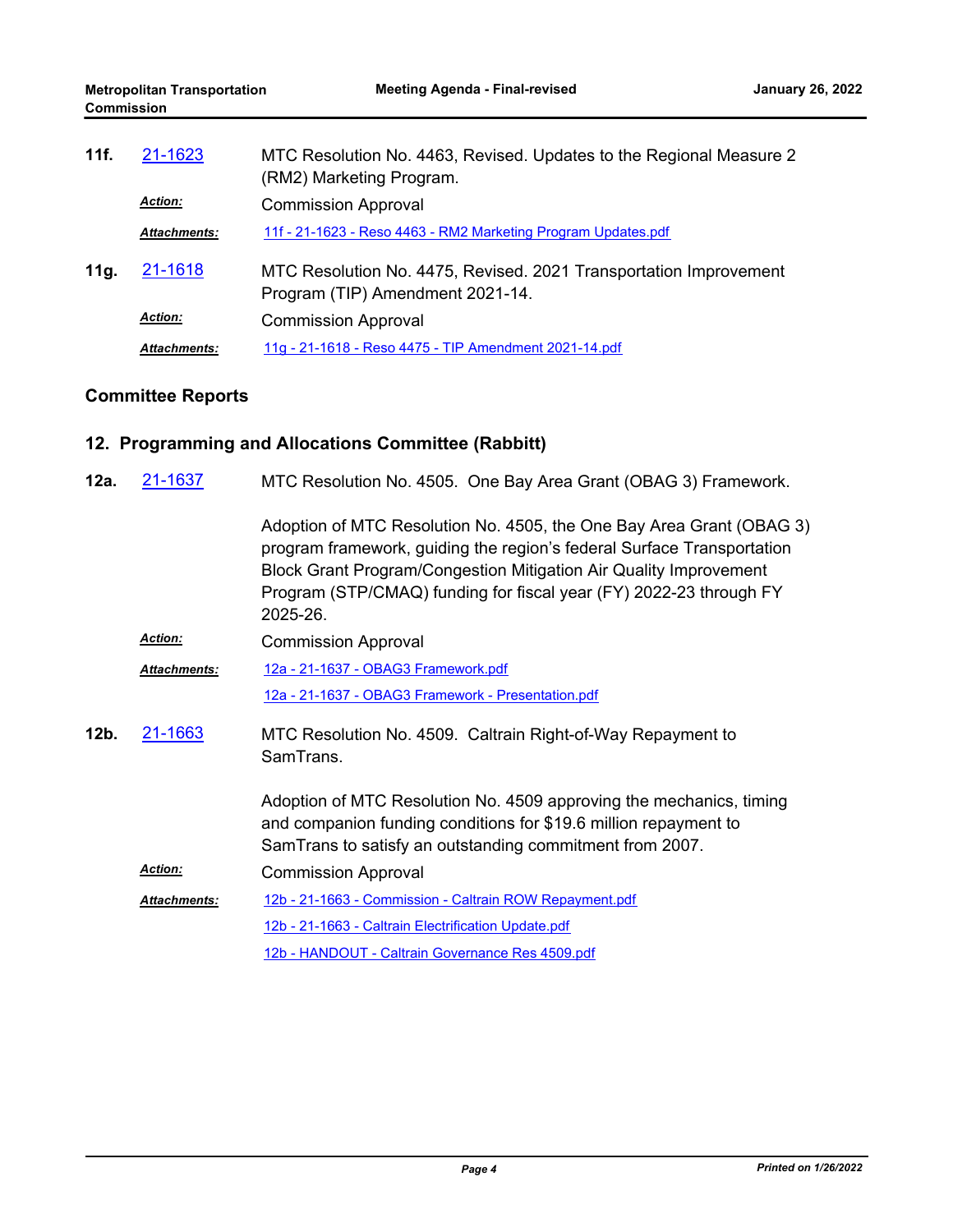### **13. Operations Committee (Dutra-Vernaci)**

| 13a. | 22-0008             | Future Roles and Structure of the Bay Area Infrastructure Financing<br><b>Authority (BAIFA)</b>                                                                                                                                                                                                         |
|------|---------------------|---------------------------------------------------------------------------------------------------------------------------------------------------------------------------------------------------------------------------------------------------------------------------------------------------------|
|      |                     | Request for MTC to support in concept restructuring BAIFA, a joint powers<br>authority composed of MTC and BATA, to: (1) allow BAIFA to serve as the<br>tolling agency for State Route 37, subject to legislative authorization, and<br>(2) provide enhanced regional transportation conduit financing. |
|      | <b>Action:</b>      | <b>MTC Commission Approval</b>                                                                                                                                                                                                                                                                          |
|      | <b>Attachments:</b> | 13a - 22-0008 - Future BAIFA Roles and Structure.pdf                                                                                                                                                                                                                                                    |

### **14. Public Comment / Other Business**

#### **15. Adjournment / Next Meetings:**

**The next meeting of the Metropolitan Transportation Commission is scheduled to be held at 9:35 a.m. remotely and by webcast on Wednesday, February 23, 2022. Any changes to the schedule will be duly noticed to the public.**